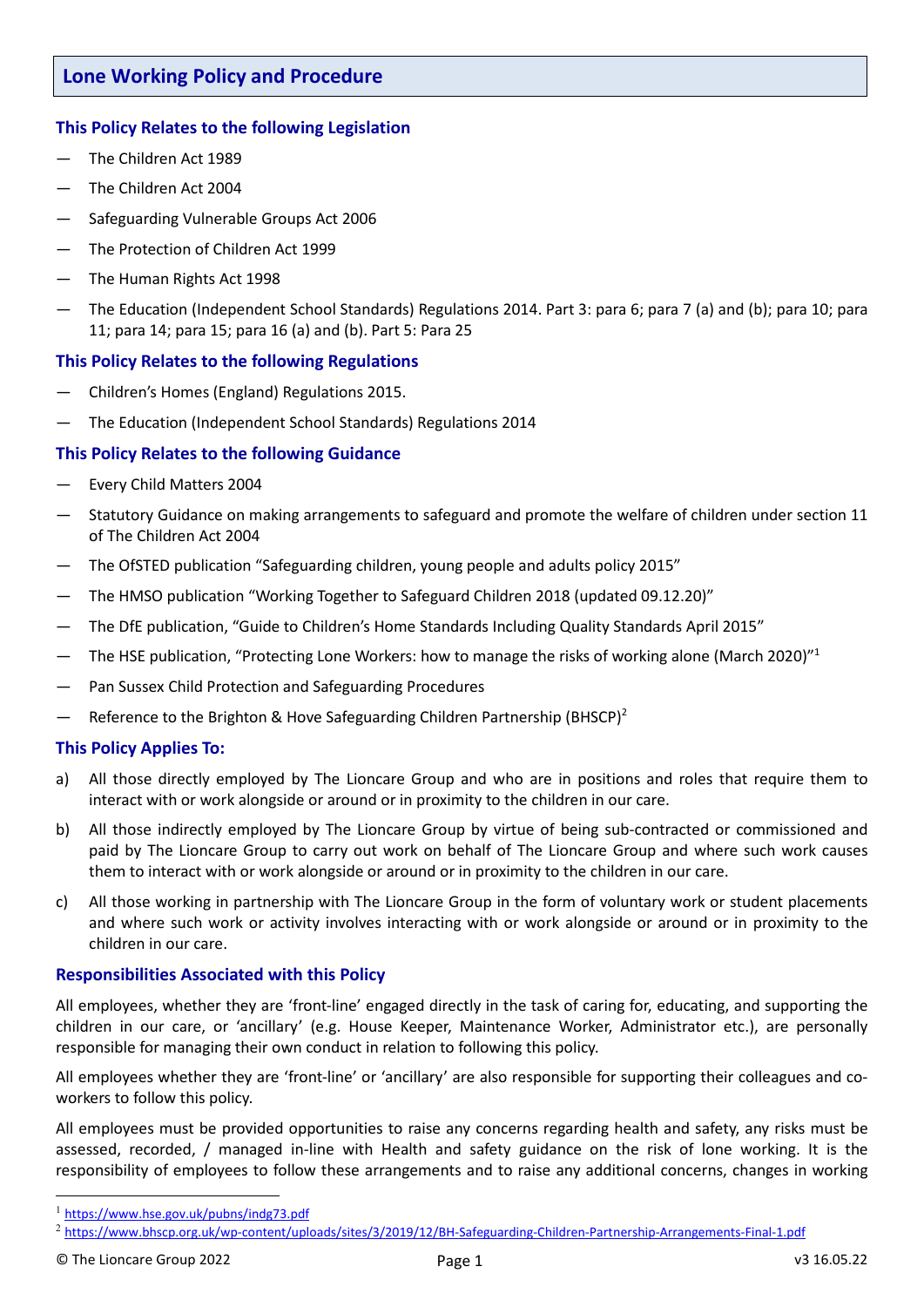practices or situations etc. with their line manager as soon as they arise.

Members of the Management Team (Senior Therapeutic Carers, Senior Learning Support Assistant, Senior Pastoral Lead, Senior Teacher, Deputy Managers, Head Teacher, Registered Managers) are responsible for ensuring all those employed directly or indirectly or on a voluntary basis or as a student placement are made aware of this policy and guidance, and for monitoring their safe and proper conduct whilst interacting with or work alongside or around or in proximity to the children in our care and for taking such action as necessary to prevent children being at risk of harm because of an adult's failure to follow this policy and guidance.

The Executive Team (Assistant Directors and Chief Executive Officer) are responsible for reviewing this policy and at least annually and more frequently if and when it is considered necessary to do so, and for ensuring this policy remains fit-for-purpose.

It is the responsibility of managers to assess the potential risks of lone working to employees and to ensure that arrangements are in place to reduce these risks to the lowest possible level in accordance with related policies and procedures. Managers must also ensure that all employees have received appropriate information, instruction and training relating to lone working and provide them with opportunities to raise any concerns through Induction, Supervision, Team meetings and other training available

# **Monitoring and Review of this Policy**

The implementation of this policy and its corresponding guidance will be monitored continuously, and the policy itself will be reviewed at least annually by the Executive Team and in consultation with relevant others including where possible and feasible those involved in caring for, educating, and supporting the children in our care, and consultation with the children themselves.

Anyone with a concern regarding lone working issues should ensure that it is discussed with their manager or with the whole team, as appropriate.

# **Policy Statement**

The Lioncare Group believes that sound Risk Assessment and Risk Management around situations where an employee is required to undertake lone working, is an essential tool for ensuring a safe approach to care is embedded in practice. Implementing our Lone Working Policy helps minimize the risks that lone workers face and enable The Lioncare Group to put in place appropriate measures to improve their safety.

For the purpose of this policy, The Lioncare Group defines Lone Working as situations where in the course of their duties employees work alone or are physically isolated from colleagues and without access to immediate assistance. This last situation may also arise where there are other people in the building but the nature of the building itself may essentially create isolated areas.

Our Lone Working policy is designed to alert all employees of The Lioncare Group to the risks presented by lone working, to identify the responsibilities each person has in this situation, and to describe procedures which will minimise such risks. It is not intended to raise anxiety unnecessarily, but to give employees and colleagues a framework for managing potentially risky situations.

Where circumstances or situations require that an employee of The Lioncare Group work alone, both the individual and their Line Manager have a duty to assess and reduce the risks which lone working presents.

This policy should be read in conjunction with the Health & Safety and Safeguarding.

Health and Safety Legislation imposes a general duty on all employers to ensure the health, safety and welfare of employees, (this includes agency staff), whilst at working for The Lioncare Group. This requirement includes the need to ensure that appropriate arrangements are in place whilst employees are working alone.

It is the policy of The Lioncare Group to ensure, so far as is reasonably practicable, that employees who are required to work alone or unsupervised for significant periods of time are protected from risks to their health, safety and welfare.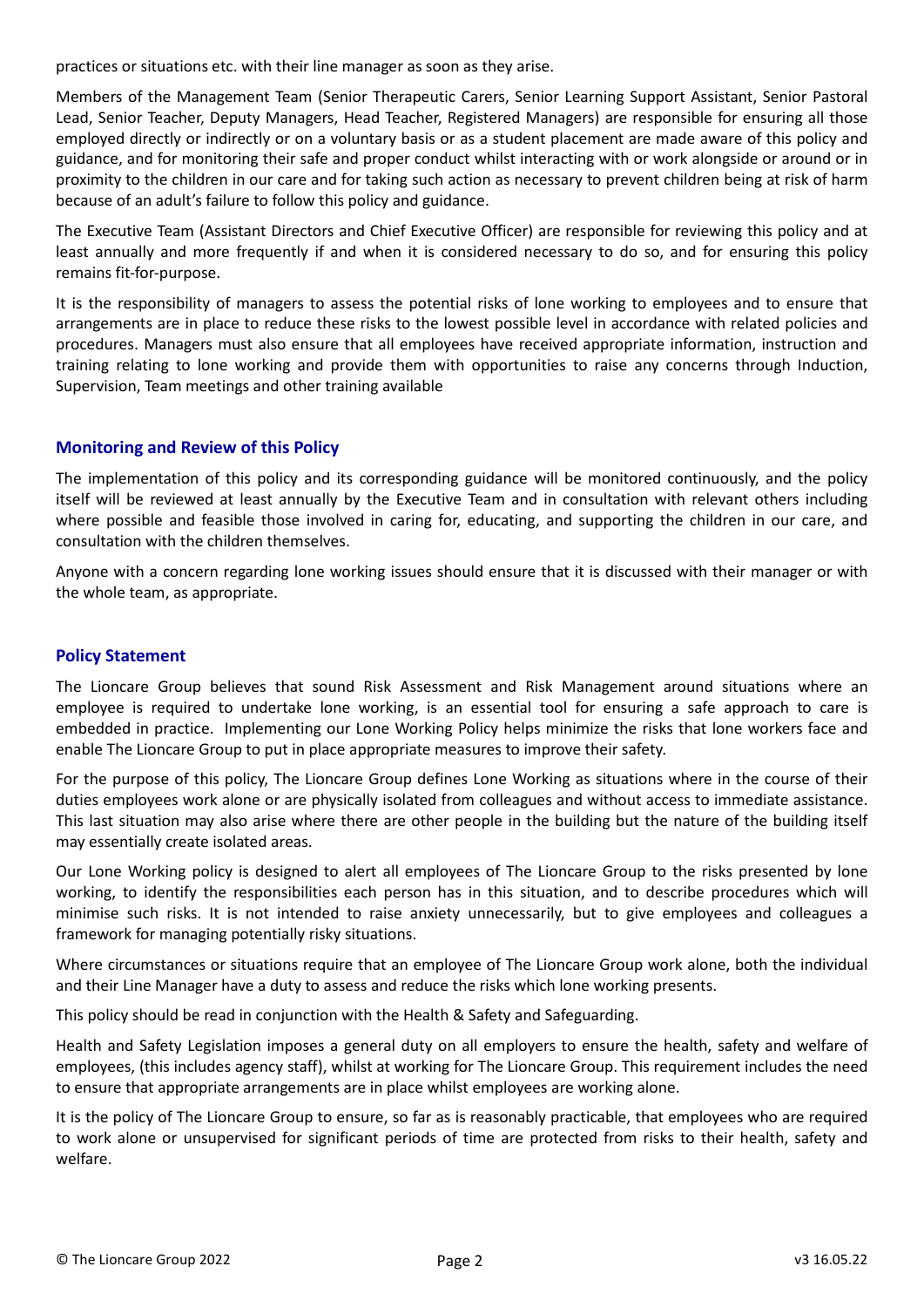### **Our Principles for Supporting Lone Workers**

The Lioncare Group's principles for supporting lone workers include:

- $-$  a commitment to supporting employees and managers both in establishing and maintaining safe working practices
- $-$  recognising and reducing risk
- $-$  a commitment to the provision of appropriate support for colleagues
- $-$  a clear understanding of responsibilities
- $-$  the priority placed on the safety of the individual over property
- $-$  a commitment to providing appropriate training

### **Security of buildings**

Employees and their Line Managers must ensure that:-

- $-$  All appropriate steps are taken to control access to the building and that emergency exits are accessible
- Alarm systems are tested regularly both fire and intruder
- When working alone they are familiar with exits and alarms.
- There is access to a telephone and first aid kit
- If there is any indication that the building has been broken into, they call for assistance before entering
- $-$  External doors are locked to avoid unwanted visitors if working alone

### **Working alone at another building/location**

Employees and their Line Managers must ensure that:-

- All appropriate steps are taken to control access to the building/room and that emergency exits are accessible
- They are familiar with the fire and, if applicable, intruder alarm procedure and know the location of both exits and alarms
- When making a booking at a venue there will be somebody else present in the building (i.e. Building Manager or Caretaker) and that this person can be contacted in the event of an emergency.
- There is access to a telephone and first aid kit
- If there is any indication that the building has been broken into, they call for assistance before entering
- They are familiar with the no-smoking rules and procedures
- Whenever possible that they park in a well-lit and busy area
- Ensure sign in and sign out procedures are followed

#### **Lone Working with Children**

In The Lioncare School, lone working with children is rare and exceptional and should only happen under the direct risk assessment of the school Head Teacher and in their absence the Assistant Director for Education & Learning (with Designated Safeguarding Lead Responsibility) supported by the Senior Team of the School.

In the Children's Homes, lone working with children occurs more often and is at some level a necessary and important aspect of the work by those caring for the children in the home environment in line with normal parenting practice. Routines such as Casework sessions, settling times, visits to GP's and dentists, and quality individual time with a child may necessarily require an adult to in effect be 'lone working' with a child.

However, there are clear measures that must be taken to ensure the safety and protection of both the child and the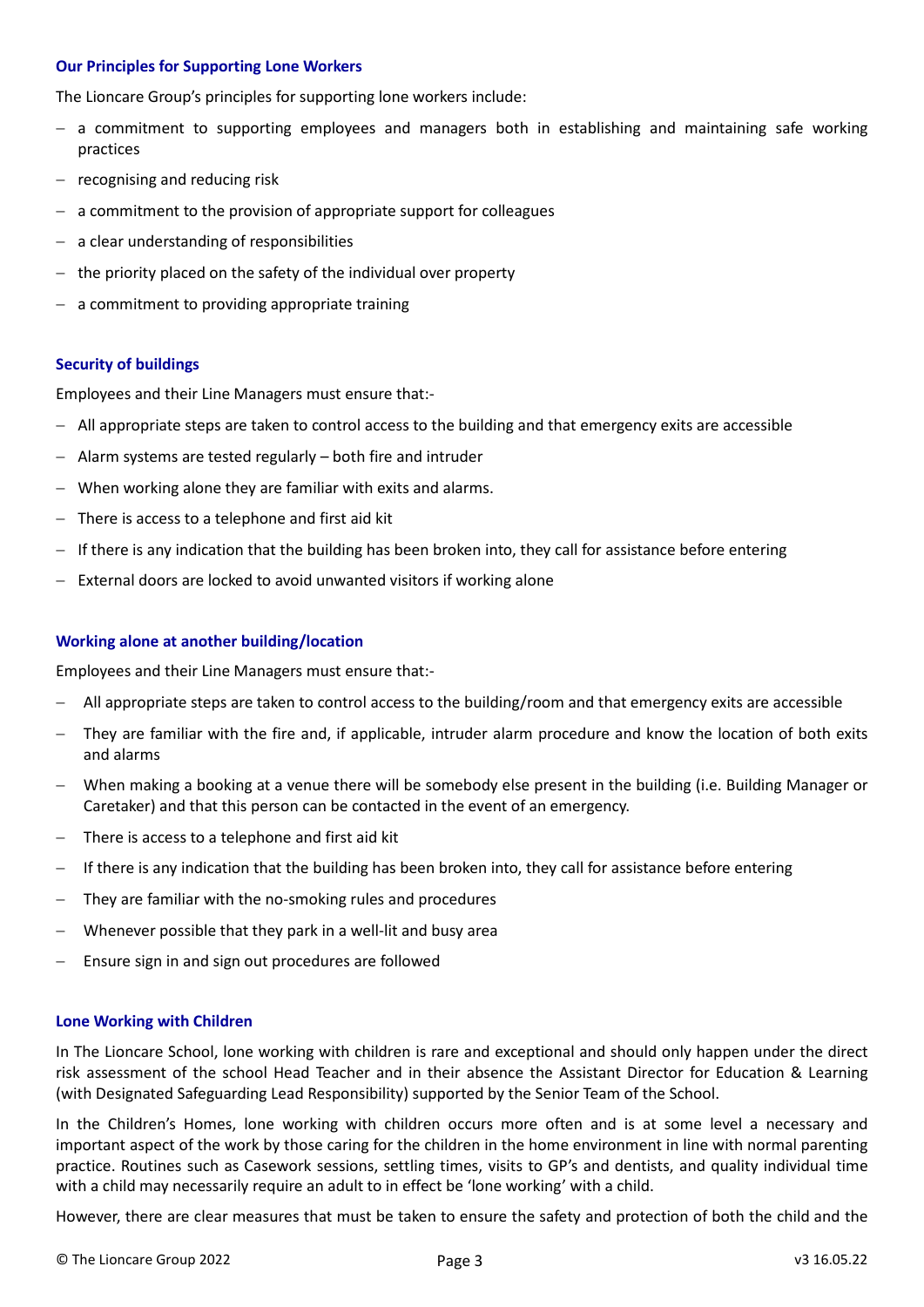adult is maintained at all times, and include remaining within proximity to another adult and/or child where possible, adults informing colleagues of their intentions and actions and whereabouts before engaging in such work and again when completing such work, and ensuring a clear and accurate record is made of such work including times and locations and events etc.

Adults should not have contact with children outside of the boundaries of the working relationship. This includes contact via social media. If a child initiates contact with an adult outside of that adults' normal working hours i.e. when that adult is not 'on-duty', it should be explained to the child that this is not allowed and contact should be ended without further engagement. The adult must report the matter without delay to their respective manager and to the Executive Team to ensure proper safeguarding protocols are maintained at all times.

Where a child's individual Safeguarding Risk Profile indicates lone working with that child to be an unsafe practice or where the risk is deemed 'too great', adults must not place themselves in a lone working situation with that child and instead must follow the strategies and measures set down in the Safeguarding Risk Profile.

# **Lone Working - Adults**

Lone working by adults is an everyday feature of work at the Lioncare School, as much of the management and administration tasks happen outside of the school working day. Lone working is likely to happen at the weekends and in the school holidays and before 08:30 hrs and after 18:00 hrs on weekdays in term time. All adults are responsible for their own safety in these situations and should note the following guidelines:

- Adults are not expected to be in the school before 07:00 hrs. Anyone arriving after 07:00 hrs on a school day need take no further action unless there is an unusual situation such as extreme weather, evidence of break-in etc. In such cases they must call the Head Teacher or, where more appropriate, the emergency services.
- $-$  Adults leaving the building after 17:00 hrs should check which colleagues are in the building and inform them they are leaving. They should inform colleagues if they note a lone working situation arises as a result of their leaving. Adults leaving a colleague in a lone working situation should ensure all external doors and downstairs windows are closed as they leave. Any adults left alone should not attempt high/medium risk tasks involving working at height or moving and handling and should not allow visitors into the building without alerting colleagues across the organisation. A lone working adult should set the alarms when leaving and inform the Head Teacher by text or email when they have done so. If the Head Teacher is the last person to leave the building and has any concerns on doing so she should inform a senior colleague.
- $-$  Any adult lone working at the weekends should also inform the Head Teacher of their arrival and exit.
- $-$  The Head Teacher and/or Senior Teacher should inform the Assistant Directors and/or Chief Executive Officer of any lone working occasions if these are unusual or extended.

Lone working by adults in the homes occurs infrequently due to the 24/7 nature of the home (i.e. never closes) and the high staffing levels maintained. That said, there may be occasions when an adult remains working in the home when the children are away from the home attending school or on a group activity and other colleagues are away from the home engaged in other activities (e.g. meetings or training sessions etc.). Lone working in the home may also occur at times when the children are on holidays away from the with other adults and a minimum roster is in effect.

In addition to the separate lone working policy, all employees who find themselves in a lone working situation in the home should follow the guidance set out below.

# **Summary of Employees Responsibilities**

All employees have a responsibility to:

- $-$  take reasonable care of their own and others' health and safety
- $-$  co-operate with their employer so far as is necessary to enable compliance with the above duties
- $-$  carry out activities in accordance with training and instructions
- $-$  inform the employer of any serious risk
- © The Lioncare Group 2022 Page 4 v3 16.05.22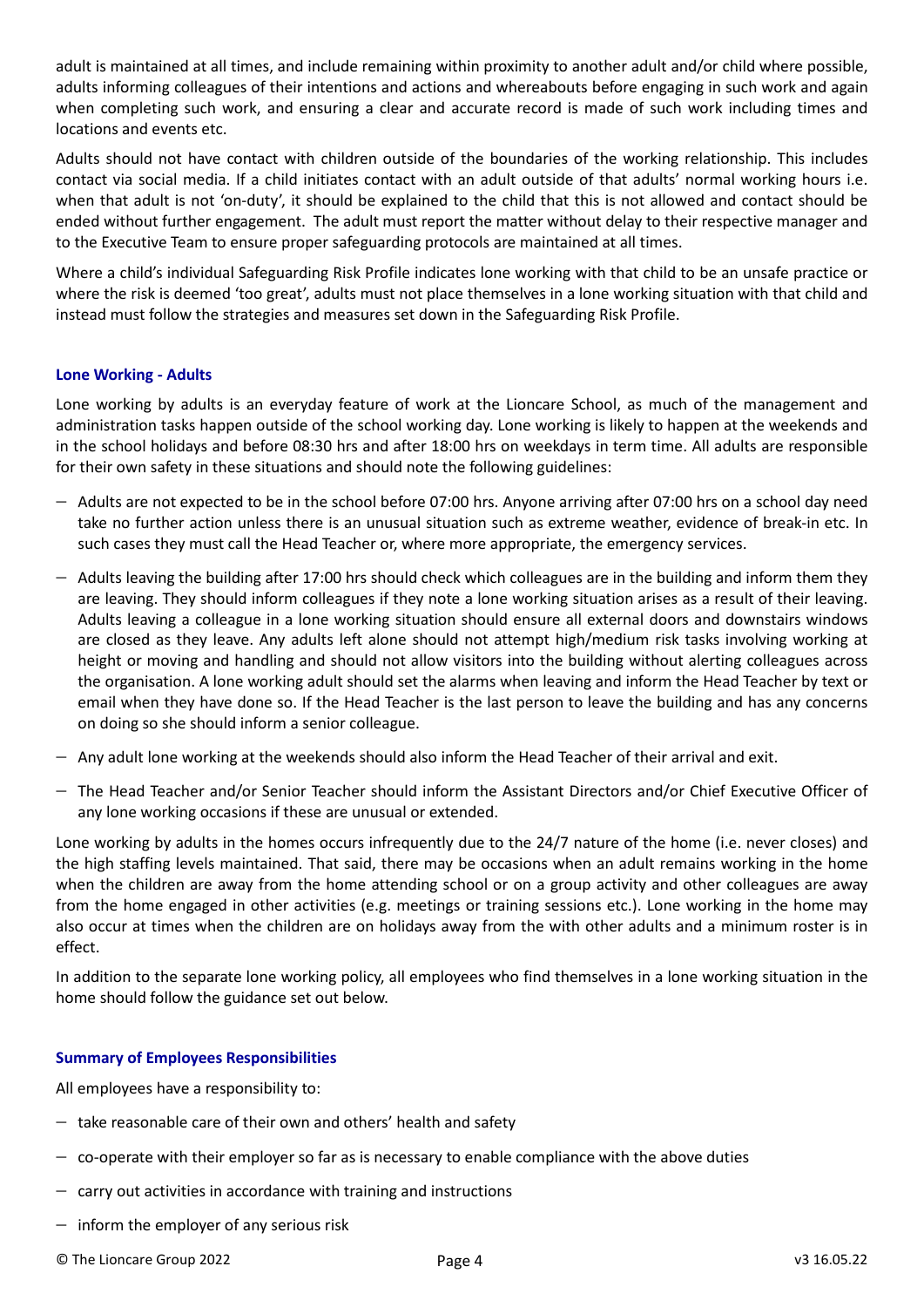At The Lioncare School, employees achieve this by:

- $-$  At all times sharing their thinking in a way that allows for a flexible, creative curriculum that exposes children to the managed risk necessary for their supported growth and development
- $-$  Filling out forms correctly for activities that require this
- $-$  Staying up to date with legislation and guidance
- $-$  Informing colleagues and the Head Teacher and/or Assistant Head Teacher of any risk that they perceive
- $-$  Taking action to reduce physical hazards in the environment
- Demonstrate good practice within the therapeutic education ethos of The Lioncare School to work with the behaviours and communications presented by children throughout their attendance at school.

In the Children's Homes, employees achieve this by:

- At all times sharing their thinking in a way that allows for a flexible, creative and collaborative approach to safe care practice that allows children to take managed risks necessary for their healthy growth and development whilst ensuring they are protected from suffering any and all avoidable harm.
- Undertaking and completing all necessary and essential administrative duties including recording and reporting and logging.
- Maintaining their own knowledge and understanding of current legislation and regulation and guidance and best practice in relation to effective Risk Assessment and Risk Management.
- Informing colleagues and the Registered Manager and/or Senior Managers of any risk identified or suspected and taking necessary action to minimise or avoid such risk and/or as instructed.
- Taking personal responsibility for carrying out action to identify and reduce physical hazards in the environment
- Demonstrate good practice within the therapeutic ethos of home and wider organisation to work with the behaviours and communications presented by children throughout their stay at the home.

# **Personal safety**

Employees should avoid working alone if not necessary and where possible the final two people in the building or premises should leave together. They must not assume that having a mobile phone and a back-up plan is a sufficient safeguard in itself. The first priority is to plan for a reduction of risk. They should take all reasonable precautions to ensure their own safety, as they would in any other circumstances.

Before working alone, an assessment of the risks involved should be made in conjunction with the Line Manager. Where required, employees must ensure that they sign in and out of building registers. They must inform their Line Manager or other identified person when they will be working alone, giving accurate details of their location and following an agreed plan to inform that person when the task is completed. This includes occasions when an employee expects to go home following an external commitment rather than returning to their base. If an employee does not report in as expected, an agreed plan should be put into operation, initially to check on the situation and then to respond as appropriate using emergency contact information if necessary.

Arrangements for contacts and response should be tailored to the needs and nature of the team. Issues to take into account include:

- Staffing levels and availability developing links with and across the three Children's Homes, where there is 24 hour staffing and therefore a 'safe point of call' may be the best 'out-of-hour's' solution
- The identified risks
- Measures in place to reduce those risks

Where employees work alone for extended periods and/or on a regular basis, managers must make provision for regular contact, both to monitor the situation and to counter the effects of working in isolation. Employees working away from their work-base should ensure that they have access to a mobile phone at all times.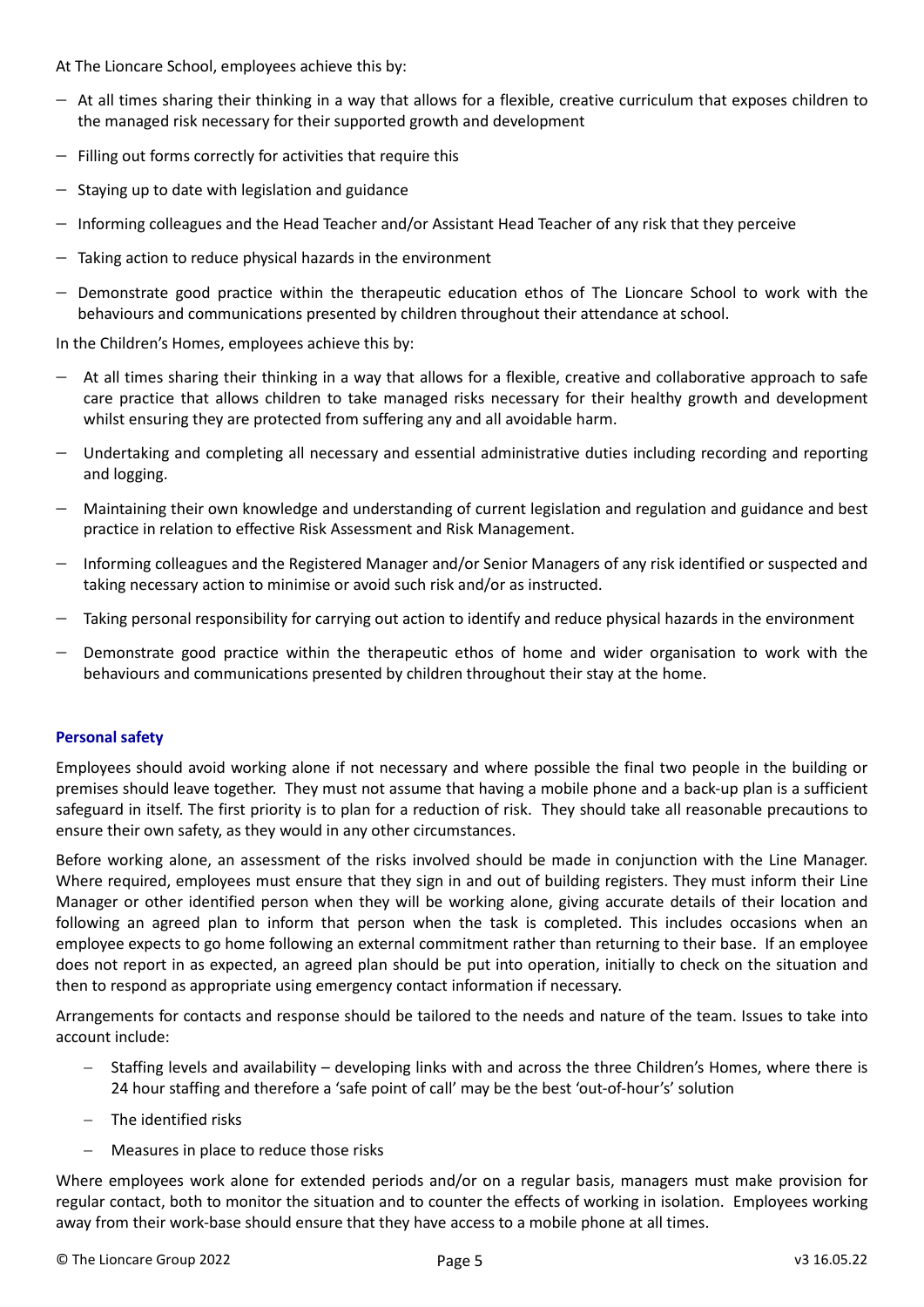There are a number of things you can do to avoid trouble in the first place. The organisation has a responsibility as an employer to ensure the health, safety and welfare of staff, but employees also have a duty to take reasonable care themselves. This is not about raising anxiety levels but about recognising potential dangers and taking positive steps to reduce risk, for yourself and for service users in your care.

Take reasonable precautions to protect yourself and those in your care. Reasonable precautions might include:

- $-$  checking directions for the destination
- $-$  ensuring your car, if used, is road-worthy and has break-down cover
- $-$  ensuring someone knows where you are and when are expected home
- avoiding where possible poorly lit or deserted areas
- $-$  taking care when entering or leaving empty buildings, especially at night
- $-$  ensuring that items such as laptops or mobile phones are carried discreetly

#### Be aware of the environment

- Know what measures are in place where you work: check out alarm systems and procedures, exits and entrances, and the location of the first aid supplies.
- Make sure that your car and mobile phone are in good working order, and that electrical and other mechanical equipment is safe to use. Check the instructions for use, and ensure that faults are reported /dealt with.
- If your work takes you into areas which are isolated, poorly lit at night or known for high crime rates arrange to check in when the visit is over.
- If a potentially violent situation occurs, be aware of what might be used as a weapon against you, and of possible escape routes.
- Try to maintain a comfortable level of heating and lighting in buildings you control.

#### Be aware of yourself

- Think about your body language. What messages are you giving?
- Think about your tone of voice and choice of words. Avoid anything which could be seen as sarcastic or patronising.
- Think about what you are wearing. Is it suitable for the task? Does it hamper your movement? What signals does it send out? In a potentially risky situation, does a scarf or tie offer an opportunity to an assailant?
- Be aware of your own triggers the things that make you angry or upset.

#### Be aware of other people

- Take note of their non-verbal signals.
- Be aware of their triggers.
- Don't crowd people allow them space.
- Make a realistic estimate of the time you will need to do something, and don't make promises which can't be kept, either on your own or someone else's behalf.
- Be aware of the context of your meeting are they already angry or upset before you meet, and for what reason?
- Listen to them, and show them you are listening.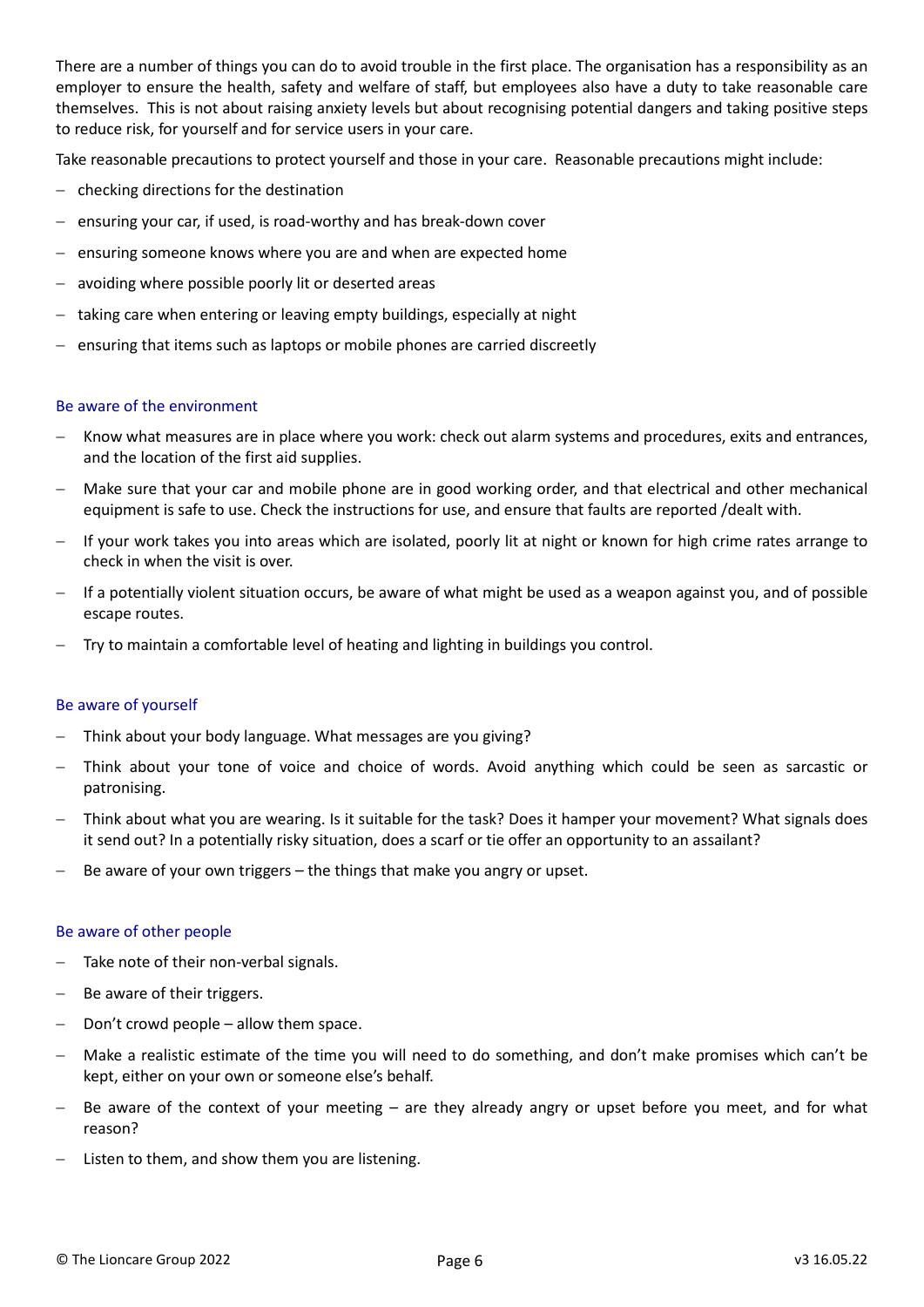### **Identification and Assessment of Risk**

In drawing up and recording an assessment of risk the following issues should be considered, as appropriate to the circumstances:

- The environment; location, security, access.
- The context; nature of the task, any special circumstances.
- The individuals concerned; indicators of potential or actual risk.
- History; any previous incidents in similar situations.
- Any other special circumstances.
- All available information should be taken into account and checked or updated as necessary. Where there is any reasonable doubt about the safety of a lone worker in a given situation, consideration should be given to sending a second worker or making other arrangements to complete the task.

# **Identification of Risk: Additional Guidance**

Managers should establish clear procedures to set limits of what activities can and cannot be carried out whilst working alone. It is not possible to list all possible scenarios within this policy. However, examples may include;

- Spending time alone with a child known to have violent tendencies
- Assisting in an emergency situation in another work-base setting owned and operated by The Lioncare Group that requires spending time alone with a child where the assisting adult has limited information about that child
- working alone in an office area outside of standard working hours

Lone working may expose employees and others to particular hazards which may not be apparent in normal circumstances. The Lioncare Group's aim is to eliminate these hazards completely or, where this is not possible, to reduce them to an acceptable level.

In carrying out a Lone Working Risk Assessment particular consideration should be given to:

# a. **Task/activity to be carried out:**

- 1. Timing and whether or not it is appropriate for the task to be carried out alone;
- 2. Level of risk;
- 3. Staff/police response time;
- 4. Complexity of task;
- 5. Training requirements;
- 6. Additional information.

# b. **The ability of employees:**

- 1. Training provision/requirements;
- 2. Relevant qualifications and experience;
- 3. Medical fitness;
- 4. Competence for task including supervision issues for new employees.

# c. **The remoteness or isolation of workplaces:**

- 1. Means of communication;
- 2. Means of raising an alarm;
- 3. Time required for help to arrive;
- 4. Access and egress routes;
- 5. Transport arrangements.
- d. **The risk of injury, violence or criminal activity etc.**